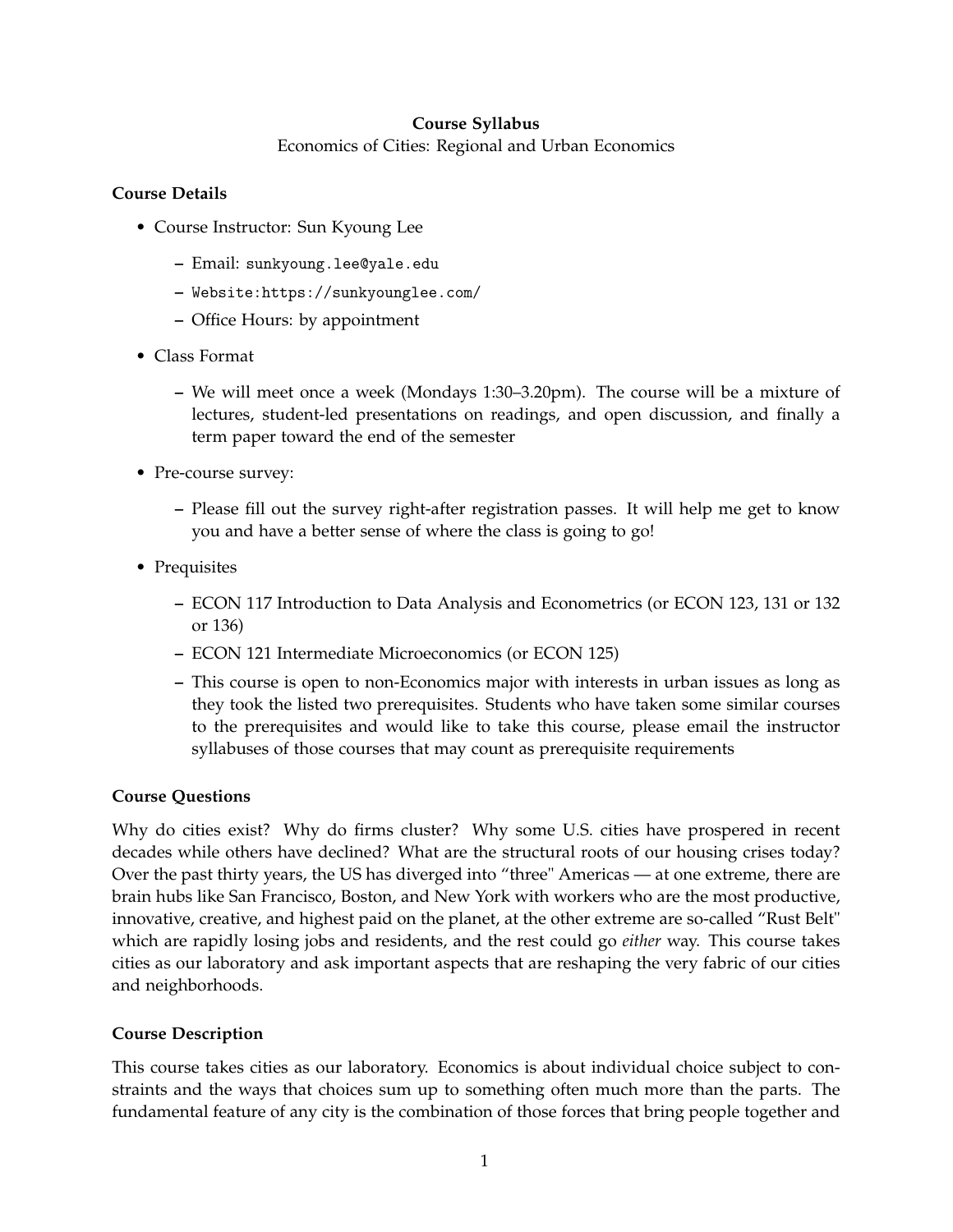those that push them apart. Thus, both physical and social space will be central to our discussions. The underlying theoretical and empirical analysis will touch on spatial aspects of urban economics, regional, and even international economics. We will aim to see these features in (mostly but not limited to) American cities taken as a whole, as well as in specific neighborhoods of the city. We will match these theoretical and empirical analyses with readings that reflect close observation of specific subjects. The close observation is meant to inspire you to probe deeply into a topic in order that the tools and approaches of economics may illuminate these issues in a fresh way.

### **References**

There is no official textbook for this class. Materials for the class will be posted on the class website. We will also cover a number of papers as indicated in the tentative class schedule below. Relevant class material will be uploaded on the class website.

#### **Books (Not Required)**

- Fujita, Masahisa; Paul Krugman, Anthony J. Venables, The Spatial Economy: Cities, Regions and International Trade, MIT Press, 1999
- Glaeser, Edward L., Cities, Agglomeration, and Spatial Equilibrium, Oxford University Press, 2008
- Ioannides, Yannis, From Neighborhoods to Nations: The Economics of Social Interactions, Princeton University Press, 2008

#### **Non-Technical Books (Not Required)**

- Bairoch, Paul, Cities and Economic Development: From the Dawn of History to the Present, 1988
- Cronon, William, Nature's Metropolis: Chicago and the Great West, W.W. Norton, 1992
- Glaeser, Edward, Triumph of the City: How Our Greatest Invention Makes us Richer, Smarter, Greener, Healthier, Happier, Penguin 2012
- Jacobs, Jane, The Death and Life of Great American Cities, Vintage, 1961
- Jackson, Kenneth T., Crabgrass Frontier: The Suburbanization of the United States, Oxford University Press, 1987
- Moretti, Enrico, The New Geography of Jobs, Mariner Books, 2013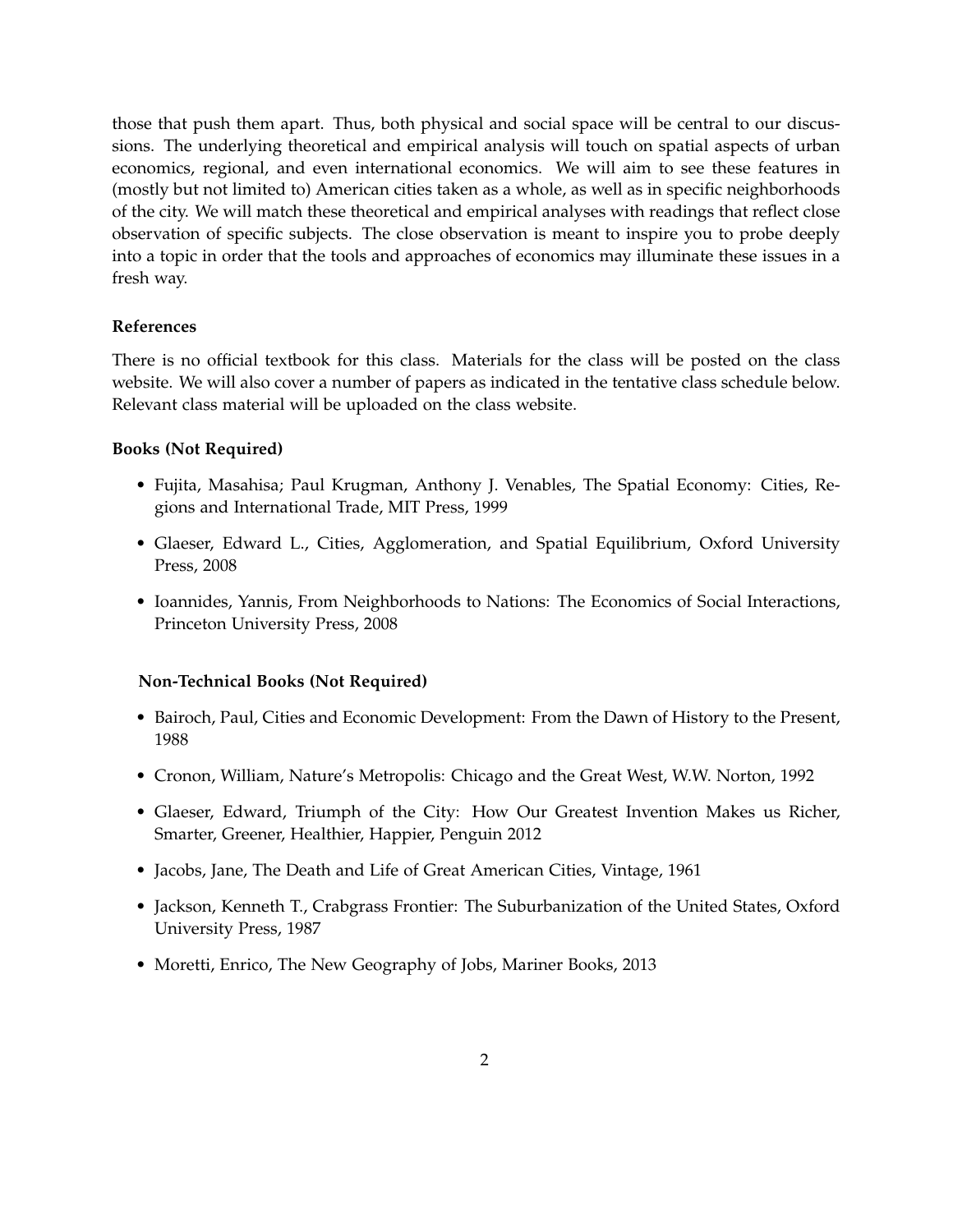### **Weekly Readings**

The readings focus on spatial topics at the sub-national level. These have been divided broadly (and imperfectly) into sections relating to (I) Agglomeration and (II) Internal Structure of Cities. Within each section there are a large number of topics. We will devote class sessions to those that draw enough student interest to support a session, adding extra class sessions if interest mandates it. The readings listed are a mix of foundational papers and very current publications or working papers. **Papers with**  $*$  are the required reading of each topic. Each topic has a broader set of papers available to download via Canvas.

### **Grading Criteria and Course Structure**

Requirements and grading are as follows:

- 1. There are one 5-page paper proposal (due by midterm period, 10 % of your total grade)
	- A written proposal (up to 5-page) is due on March 12th. The proposal should describe (1) the specific question or problem that is the subject of the research, (2) the theoretical concepts relevant to answering the question, (3) the data (qualitative, quantitative, or archival) relevant to answering that question, and (4) the methods of analysis that will be used
- 2. one final paper (Approximate due May 10th; 50% of your total grade; once your 5-page paper proposal was accepted and discussed between the student and instructor)
	- Students will be expected to submit a final paper of not more than 5,000 words (including notes and references) on a topic of your choice. The paper can be (1) an original research paper, (2) a detailed proposal for a future research project, (3) written work created for a community organization, public agency, or other entity working in the field of urban policy broadly, or (4) something else you propose to me \*on or before March 12th. The project will be completed in three parts:
- 3. two 3-5 page short critique of papers among listed in the syllabus throughout the semester (10% each, with the total of 20% of your total grade)
	- Short critique of the paper 1, weight: 10%, Approximate due: Feb 26th
	- Short critique of the paper 2, weight: 10%, Approximate due: March 26th
- 4. Class participation takes 20 % of your total grade. **Please be prepared with the readings, ask questions early and often, make arguments during the class.** Students will be responsible for responding to the week's reading ahead of class. Students would participate in the critical inquiry in multiple dimensions: suggesting critiques of the data/methodology/conclusions,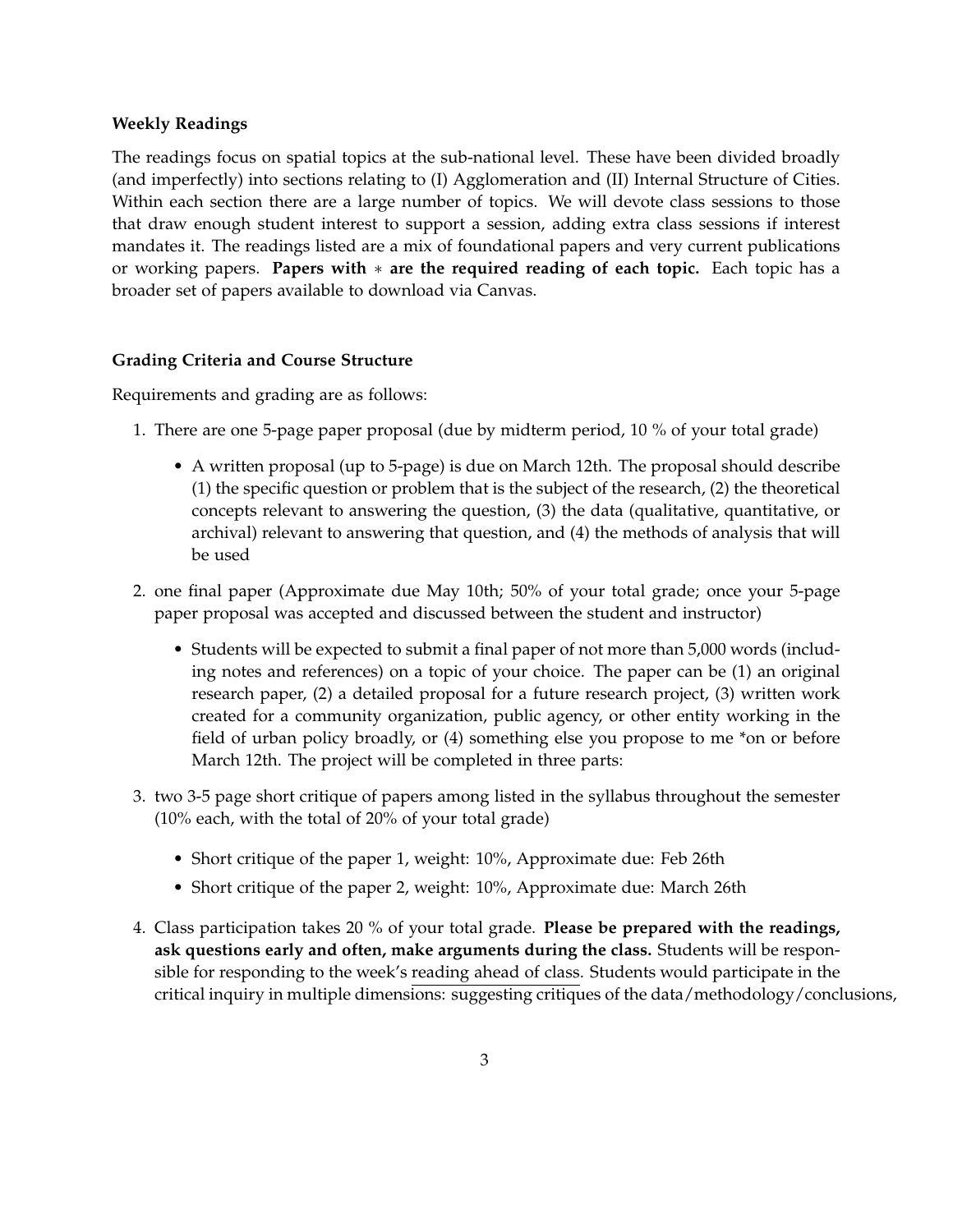or raise questions you would like to clarify. You will be expected to attend every class prepared to discuss the readings and to be an active participant in discussion. Students are expected to attend *every* class and actively participate. If there are circumstances that make you unable to attend the class, please send me the residential college Dean's approval.

5. Although formally, it is not a part of the grade, students who do extraordinary quality works in their works that include but not limited to in-class presentation, in-class discussion, or various aspects of the class participation may receive a extra credit up to 10-15% of your total grade!

Please note that there is no in-class exam for the course. **Violations of academic integrity are taken seriously.**

To summarize:

- Short critique of the paper 1 due, Feb 26th
- A written proposal, Approximate due: March 12th
- Short critique of the paper 2 due: March 26th
- Final paper, Approximate due: May 10th

#### **Academic Integrity**

Fundamental to the academic work you do at Yale is an expectation that you will make choices that reflect integrity and responsible behavior. Honesty is the foundation of good academic work. Do trust the value of your own intellect and credit others for their work. **Do not copy ideas or phrases without citing them appropriately. Do not submit projects or papers that have been written for a previous class.** See https://poorvucenter.yale.edu/writing/using-sources/ understanding-and-avoiding-plagiarism.

Please note that collaboration is actively encouraged, and indeed is also fundamental to academic and professional work. You should be engaged in conversations with your classmates on the material.

Different assignments may have different expectations for collaboration, but the key is to **always** appropriately credit others. As an example, if a classmate suggests an idea that you use in a reading response, class presentation, or final paper, you should mention this (e.g. in a footnote).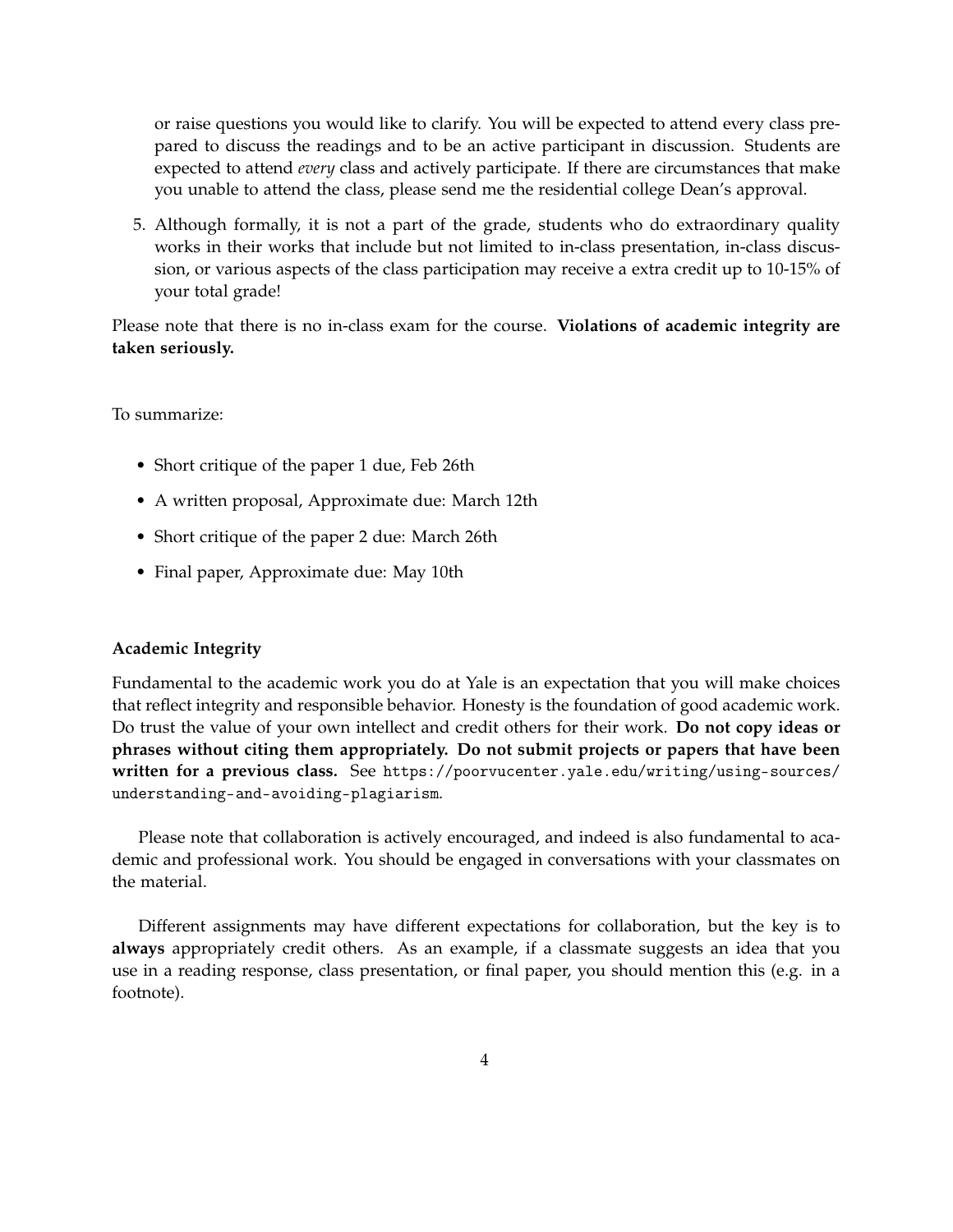## **Course Topics**

I. Economic History of Cities

### **Topic 1. History of US and other Cities (Week 1)**

- \*Glaeser, Ed, Urban Colossus: Why is New York America's Largest City?, Working Paper 2005 - Boustan, Bunten, Hearey, Urbanization in the US, 1800-2000, The Oxford Handbook of American Economic History, 2018

- Bairoch, Paul, Cities and Economic Development: From the Dawn of History to the Present, 1988

II. Regional Economics

### **Topic 2. Agglomeration, Systems of Cities (Week 2**

- \*Ellison, Glaeser, Geographic Concentration in US Manufacturing – Dartboard Approach, Journal of Political Economy 1997

- Allen, Arkolakis, Trade & Topography of Spatial Economy, QJE 2014

### **Topic 3. Heterogeneity and Inequality in Regional Economics (Week 3)**

- \*Chetty et al, Where is the Land of Opportunity? The Geography of Intergenerational Mobility in the United States, QJE 2014

- Adao, Arkolakis, Lee, American Intergenerational Mobility in History and Space, Working Paper 2020

- Abramitzky, Boustan, Jacome, Perez, Intergenerational Mobility of Immigrants in the US over Two Centuries

### **Topic 4. Consumer Cities and Agglomeration (Week 4)**

- \*Glaeser, Kolko, Saiz, Consumer city, Journal of Economic Geography, 2001

- Couture, Valuing Consumption Benefits of Urban Density, Working Paper 2014

- Handbury, Non-Homotheticity and Cost of Living in US Cities, Working Paper 2019

### **Topic 5. Transportation and Agglomeration (Week 5)**

- \*Glaeser, Kohlhase, Cities, Regions, Decline of Transportation Costs, 2004 - Redding, Turner, Transportation Costs, Spatial Org of Econ, Handbook of Regional, Urban Economics, 2014 - Donaldson, Railroads of the Raj, Estimation the Impact of Transportation Infrastructure, AER 2019

### **Topic 6. Internal Migration (Week 6)**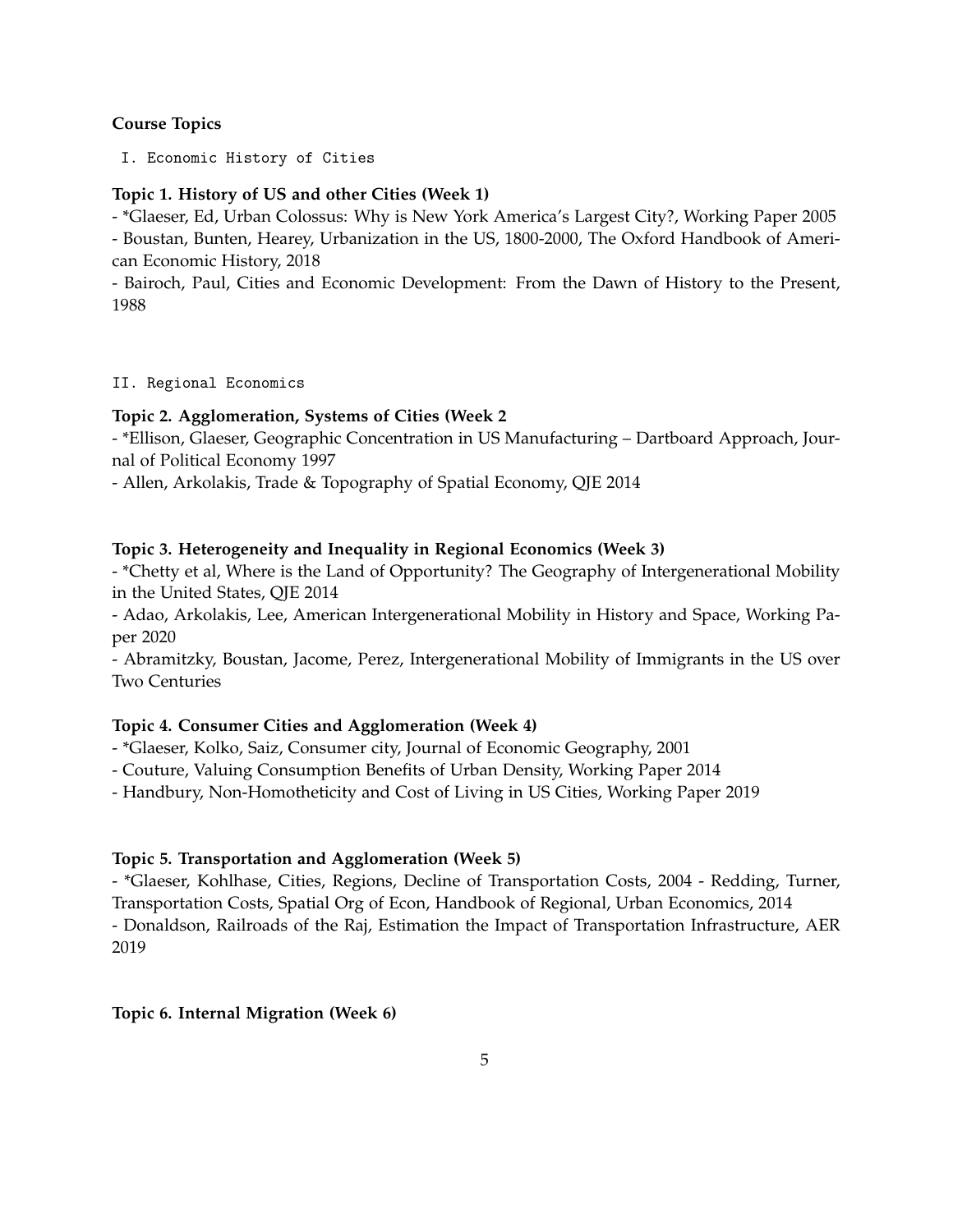- \*Glaeser, Gyourko, Urban Decline, Durable Housing, Journal of Political Economy 2005

- Ganong, Shoag, Decline of Regional Income Convergence in US, Working Paper 2014

- Kennan, Walker, The Effect of Expected Income on Individual Migration Decisions, Econometrica, 2011

III. Urban Economics

## **Topic 7. Urban Land Use and Real Estate (Week 7)**

- \*Duranton, Puga, Urban Land Use, Handbook of Regional, Urban Economics, 2014

## **Topic 8. Micro-Foundations of Agglomeration (Week 8)**

- \*Greenstone, Hornbeck, Moretti, Identifying Agglomeration Spillovers from Large Plants, Journal of Political Economy 2010

- Arzaghi, Henderson, Networking off Madison Avenue, ReStud 2008

- Luff, Lee, Social Agglomeration Forces and the City, Working Paper 2020

## **Topic 9. Segregation (Week 9)**

- \*O'Flaherty, Sethi, Crime & Segregation, Journal of Economic Behavior & Organization 2007

- Boustan, Was Postwar Suburbanization "White Flight" – Evidence from the Black Migration, QJE 2010

- Davis, Dingel, Monras, Morales, "How Segregated is Urban Consumption?", Journal of Political Economy 2019

- Schelling, Models of Segregation, American Economic Review Papers and Proceedings 1969

- O'Flaherty, the Economics of Race in the United States, Harvard University Press, 2015

## **Topic 10. Gentrification + Rent Control and Stabilization (Week 10)**

- \*Glaeser Luttmer, The Misallocation of Housing Under Rent Control, American Economic Review, 2003

- Guerrieri, Hartley, Hurst, Endogenous Gentrification & Housing Price Dynamics, Journal Public Economics 2013

- Gould Ellen, O'Regan, How Low Income Neighborhoods Change, RSUE 2011

# **Topic 11. Finance Sector (Week 11)**

- \*Philippon, Resheff, Wages, Human Capital in Finance, 1909-2006, QJE 2012 - Cassis, Capitals of Capital, Hist of International Financial Centers, 1780-2005

- Boily, Pay Premia in Major Ind Grps in NYC, MLR 2011

# **Topic 12. Cities and Environment (Week 12)**

- \*Kesztenbaum, Rosenthal, Sewers' diffusion and the decline of mortality: The case of Paris,